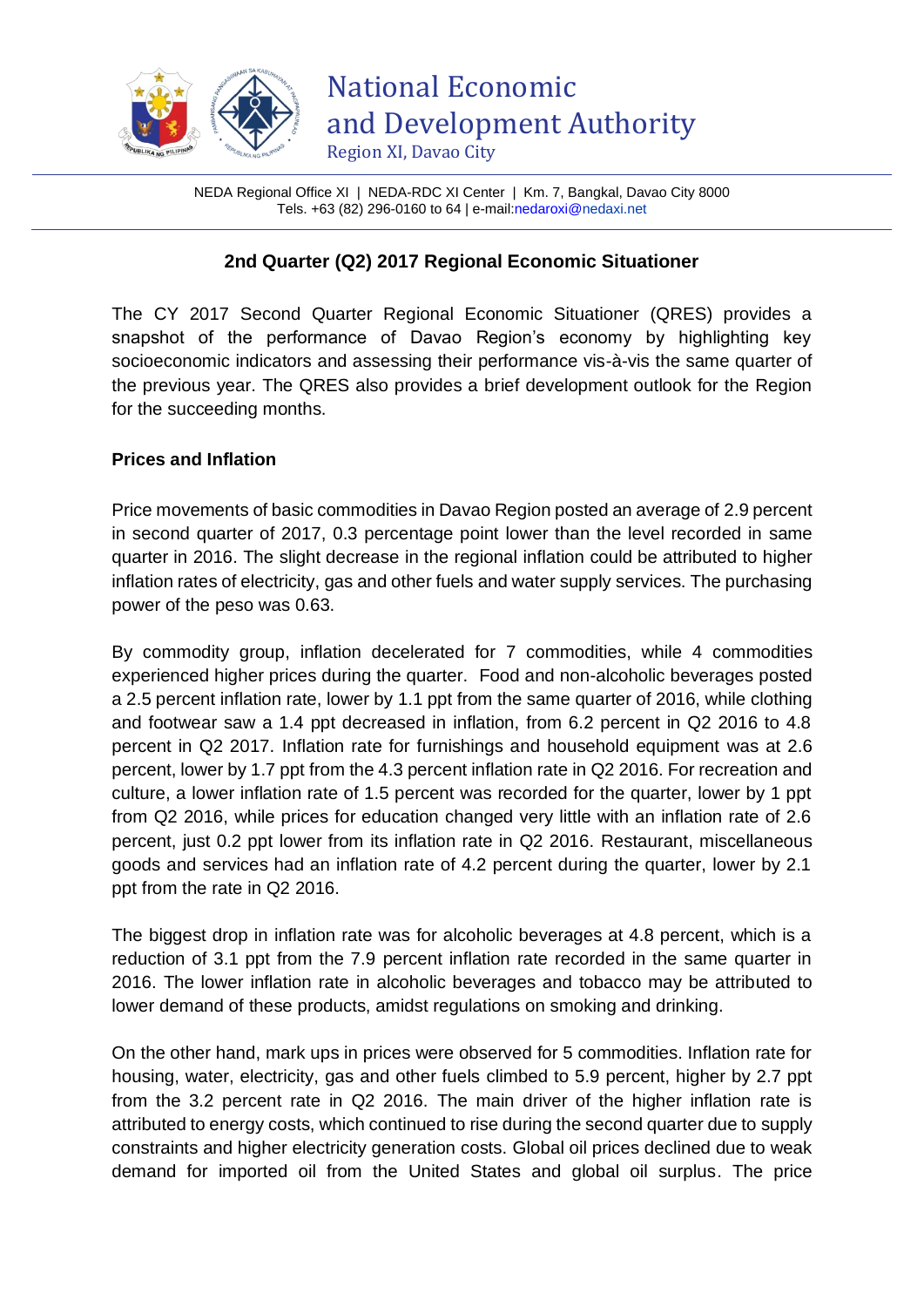movements in petroleum and other fuels directly affected price movements in transport services, which posted an inflation rate of 3.2 percent during the quarter, higher by 2.1 ppt from its rate in Q2 2016. Other commodities that recorded higher, but marginal prices during the quarter include health at 4.4 percent, lower by 0.2 ppt from its Q2 2016 rate, and communication at 1.25 percent inflation rate, which is a 0.9 ppt lower from the rate in the same quarter in 2016..

Overall, the regional inflation rate for the year fell within the range of 3 percent, plus or minus 1 percentage point, set for CY 2017 by the Development Budget Coordinating Committee (DBCC) of the NEDA Board.

## **Labor and Employment**

The Region's employment statistics for the quarter improved based on the April 2017 round of the Labor Force Survey. The employment rate rose to 95.1 percent, 0.4 percentage point higher than the 94.7 percent employment rate in the same quarter the previous year. Consequently, unemployment rate declined to 4.9 percent, 0.4 percentage point lower than the 6.0 unemployment rate in the same quarter in 2016.

The services sector, particularly in retail and trade, as well as services, especially in manufacturing and construction, continue to generate a large chunk of employment opportunities, as well as absorb a considerable number of job seekers. The massive activities in construction and real estate have provided a reliable source of jobs in 2017.

The labor force participation rate increased, from 62.0 percent in Q2 2016 to 64 percent in Q2 2017, with the increase partly due to the regular movement of young people from school to the job markets. This movement increased the total labor force of Davao Region from 2.071 million in the second quarter of 2016 to 2.197 million in the second quarter of 2017.

However, the Region's underemployment slightly increased to 17.3 percent, which is higher by 0.7 percentage point from the same quarter in the previous year. This means that during the quarter there is an increase of employed persons seeking more working hours, as well as work with better remuneration.

As a continuing program of the government to increase employment in the Region, the Department of Labor and Employment conducted 9 Job Fairs during the second quarter of 2017. The job fairs assisted over 5,300 job applicants during the quarter.

#### **Investments**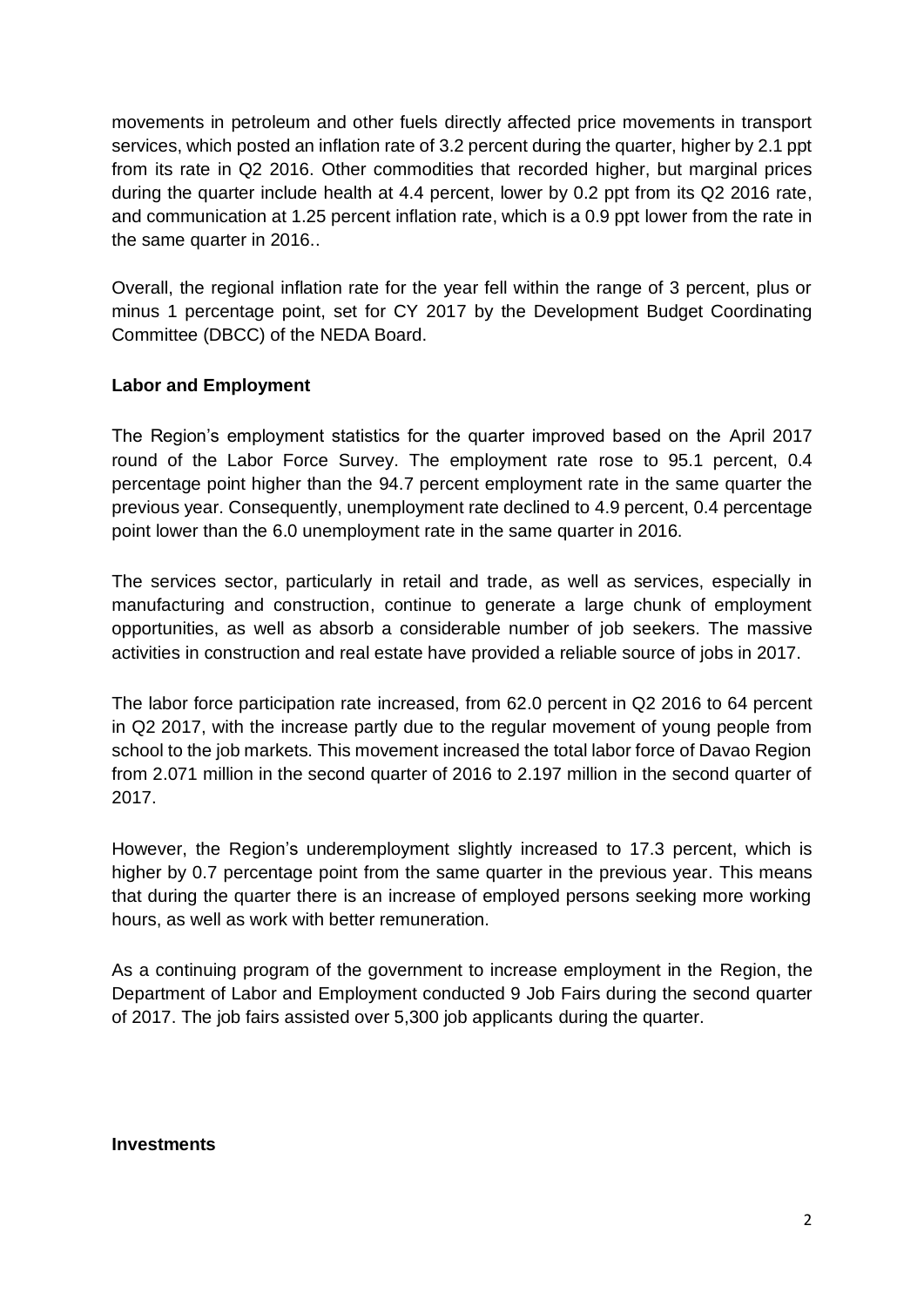BOI project commitments for the second quarter of 2017 amounted to PhP 1.377 billion, and is expected to generate more than 7,000 jobs. Three of the four projects are under real estate activities, with Filinvest Land Inc., pouring in PhP 567 million. Another real estate developer, GCW9 Land Inc., will be investing PhP 359 million on for an economic and low-cost housing project in Davao City. In agriculture, SL Agritech Corp. is investing in palay production in Matanao, Davao del Sur with an investment of PhP 450 million. As in previous quarters, investments in real estate have been on the uptrend due to the growing population of Davao City, where demand for housing is soaring. Investments from the 1st and 2nd quarters of 2017 bring total investment inflows to PhP 5.35 billion.

The total value of private building construction grew by 29 percent, from PhP 3.76 billion in Q2 2016 to PhP4.5 billion in Q2 2017. The more substantial growth under this sector was in non-residential construction, which significantly grew to PhP2.93 billion in Q2 2017, 72 percent higher than PhP1.70 billion recorded in the same quarter in 2016. The upbeat investment in commercial construction could partly be attributed to the government's promotion of industrialization in Davao City and other cities of Davao Region. Davao City is also one of the most competitive cities in the country, allowing investors an easy entry into the growing consumer base of Davao.

As for Davao City, the City Business Bureau issued business permits to 6,467 businesses during the second quarter of 2017, which is a 13.5 percent increase from the 6,129 businesses in the same quarter in 2016. 10 new major business establishments during the second quarter with total investments amounting to PhP392.1 million. These major investments were in real estate, retail and merchandise, shipping services, finance and insurance, and general engineering and construction.

# **Tourism**

Partial report from the Department of Tourism XI recorded the total volume of tourists for the second quarter of 2017 at 591,094 tourists, which is fewer by 240 thousand tourists from data of the same quarter in 2016. Bulk of the tourist arrivals are in Davao City, with 80 percent or 473,735 tourists. This is followed by Davao del Norte with 68 thousand, and Davao Oriental at 31 thousand. Davao del Sur took in 11,814 tourists, while Compostela Valley recorded 5,475 tourist arrivals. No data is available from Davao Occidental.

Of the total volume of tourist arrivals, 543,692 were domestic travelers, while 35,321 were foreign travelers, and 12,081 were overseas Filipinos. Volume of domestic travelers experienced a decline of 30 percent in Q2 2017 as compared with the same quarter in 2016. a 13 percent decline was also recorded for foreign travelers. However, the volume of overseas Filipino arrivals in the Region increased by 105 percent during the quarter.

For value of tourist arrivals, the second quarter of 2017 recorded total receipts of PhP5.319 billion, which is lower by PhP2.1 billion from the same quarter a year ago. The second quarter 2017 tourism data, however is a partial report. The lower figures in tourist arrivals and receipts is due to incomplete submissions from concerned LGUs. However,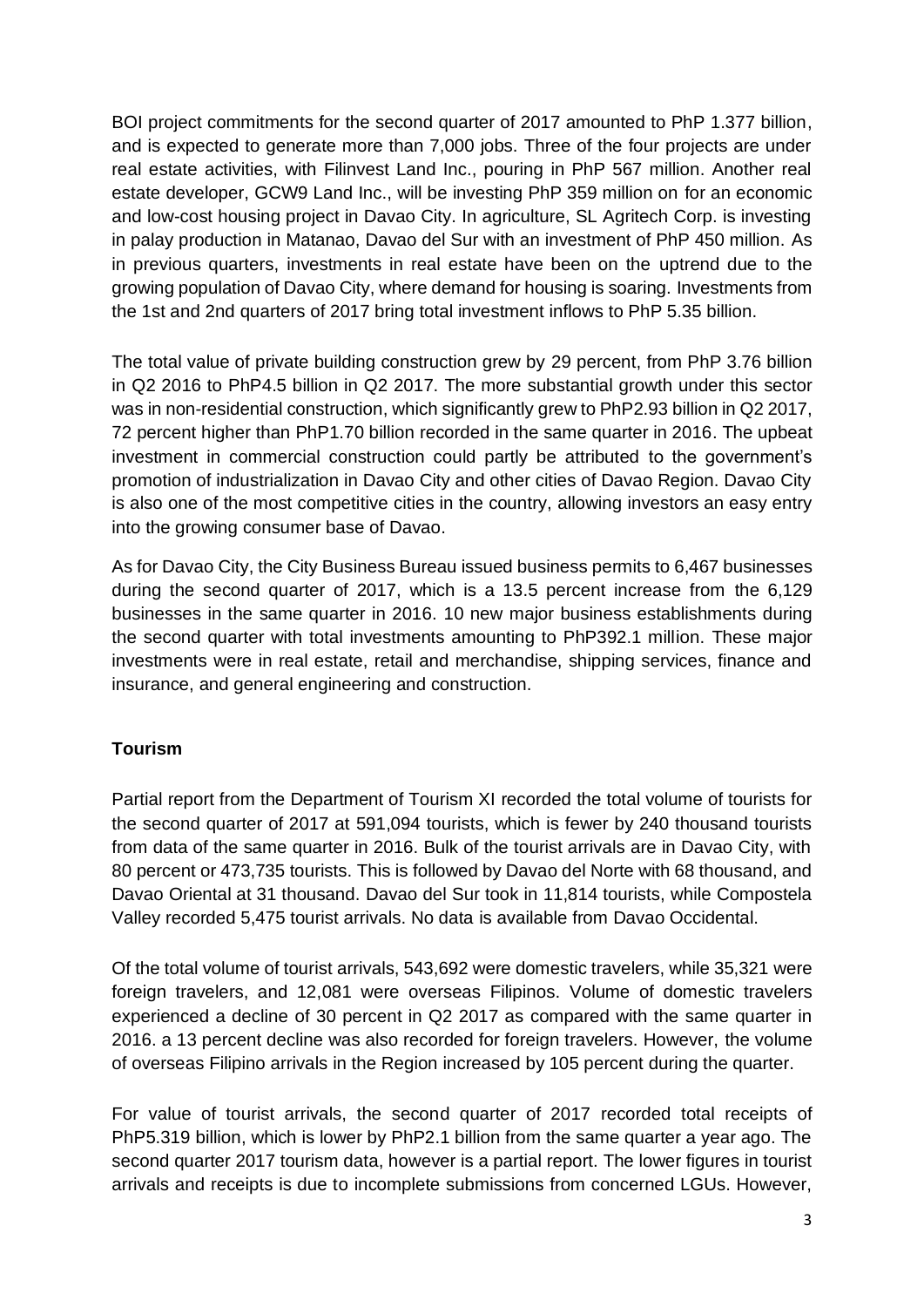declines may be attributed to the declaration of Martial Law in Mindanao, prompting issuance of several travel warning advisories by embassies that discouraged travel to Mindanao. The reason may be linked to the lower tourism performance of the Region, as whole. In fact, after the war in Marawi erupted and Martial Law was implemented, the tourist arrivals in Davao City in June 2017 declined by 17.4 percent, further suggesting that the negative impact on tourism was felt the Region.

# **Agriculture**

## *Crops and fruits*

Palay and corn production increased by 16 percent in the second quarter of 2017, from 64,346MT in Q2 2016 to 74,890MT in Q2 2017. Production of these crops increased in Davao City and all the Region's provinces during the quarter. Higher production volumes of these major crops was attributed to sufficient rainfall, and absence of climatic shocks.

Coconut, coffee, and rubber registered slightly lower production volumes during the quarter, declining by 2.3 percent, 4.57 percent, and 10.3 percent, respectively, during the second quarter of 2017. Cacao, on the other hand, increased its production volumes by 24 percent, from 1,043 MT in Q2 2016 to 1,294 MT in Q2 2017. Higher cacao production is attributable to increased area planted with cacao in Davao City and Compostela Valley to meet growing domestic demand for chocolates.

Fruit production hovered at near similar levels in the second quarter of 2017 as compared with second quarter of 2016. Production levels increased by just 1.21 for banana and 4.9 percent for durian in Q2 2017. However, mango and pineapple production volumes decreased by only 1 percent and 4.6 percent, respectively. In the case of banana production, the strong demand for banana in countries such as Japan, pacified any immediate negative impact of the New People's Army's attacks on companies linked to banana exporting, such as the Lapanday Foods Corp. and the Lorenzo Farms.

#### *Livestock, poultry, and fisheries*

Production levels of pork and beef in the second quarter of 2017 stood at almost similar levels as those in same quarter in 2016. For pork, production levels grew less than one percent, from 35,999 MT in Q2 2016 to 36,175 in Q2 2017, while beef production grew at a marginal rate of 3.3 percent, from 6,227 MT in Q2 2016 to 6,433 in Q2 2017. Production of chicken declined by 6.7 percent during the quarter. Slightly higher demand for fish and aquaculture products, raised production levels by 10 percent during the quarter, from 11,073 MT in Q2 2016 to 12,180 in Q2 2017.

The lack of any sharp movements in production levels in agriculture suggests that demand for agricultural products were sustained in the quarter. Moreover, there was no climatic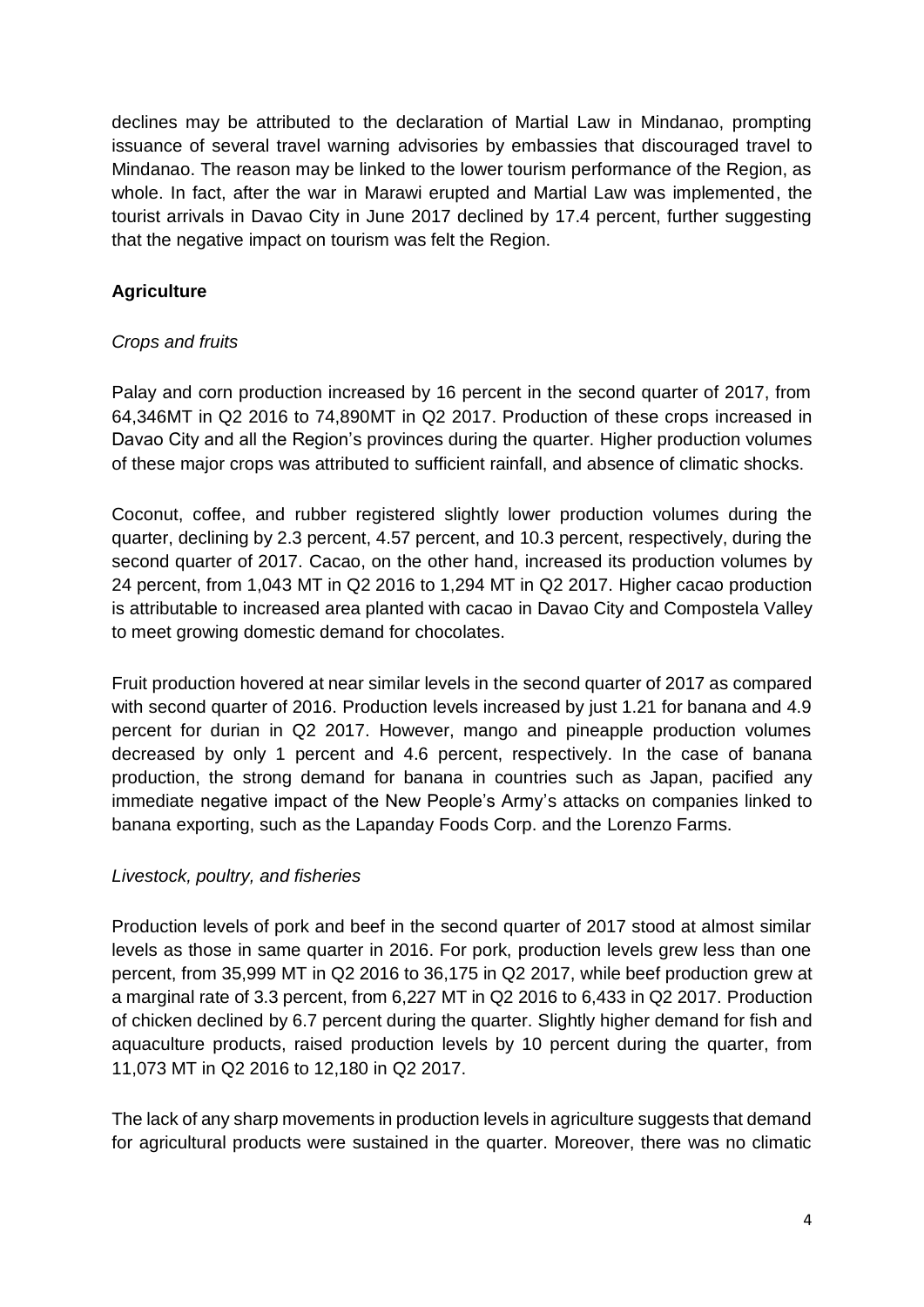disruptions during the quarter, which helped production plans of private businesses to stay on course.

## **Infrastructure Development**

For the second quarter of 2017, a total 192 projects worth PhP4.037 billion were completed by the DPWH XI regional and District Engineering Offices (DEOs). Of the 192 projects, 20 are directly managed by the DPWH Regional Office XI with a cost of PhP2.34 billion. Compostella Valley DEO completed 28 projects costing PhP65.2 million, while the Davao del Norte DEO completed 13 projects worth PhP36.8 million.

The District Engineering Office of Davao City completed 21 projects worth PhP167 million, while the Davao Oriental DEO finished 48 projects worth PhP211 million in the second quarter of 2017. In Davao del Sur, 29 projects were completed with total project costs of PhP114 million, while 20 projects worth PhP721.4 million were completed in Davao Occidental during the quarter. The higher proportion of infrastructure investment in Davao Occidental, as compared with other provinces, is due to high infrastructure requirements needed for a newly created province.

The projects of DPWH XI throughout the region included a wide variety of construction projects, from road concreting and widening, to bridge construction and repair, school buildings, drainage systems and canals, among others.

For local infrastructure development, specifically for Davao City, some PhP90 million worth of local projects were completed in Q2 2017. There were 4 major local projects for the 2nd congressional district, and 1 project each for the 1st and 3rd congressional districts of Davao City. Among the projects include the construction of a two storey school building for the Davao City S.I.R. Elementary School, road concreting, and urban greening program projects, such as fabrication and installation of steel railings.

#### **Security Management**

The Region's crime solution efficiency (CSE) rate increased to 73.89 percent in the second quarter of 2017, 7.13 percentage points higher from the Q2 2016 CSE rate of 66.76 percent. Among the Region's provinces, only Davao Occidental improved its CSE from 34.7 percent in Q2 2016 to 59.6 percent in Q2 2017. The rest of the provinces recorded lower crimes solution efficiency rates during the second quarter of 2017. Davao City, where bulk of the crimes are recorded, exhibited the highest CSE in the second quarter of 2017 at 90.19 percent, or 15.5 percentage point increase from the same quarter a year ago.

For total crime volume, a decrease was recorded during the quarter, from 8,740 crimes in Q2 2016 to 6,568 in Q2 2017, a 24 percent reduction in crime volume. All of the Region's provinces, and Davao City recorder a lower crime volume during the quarter. In the second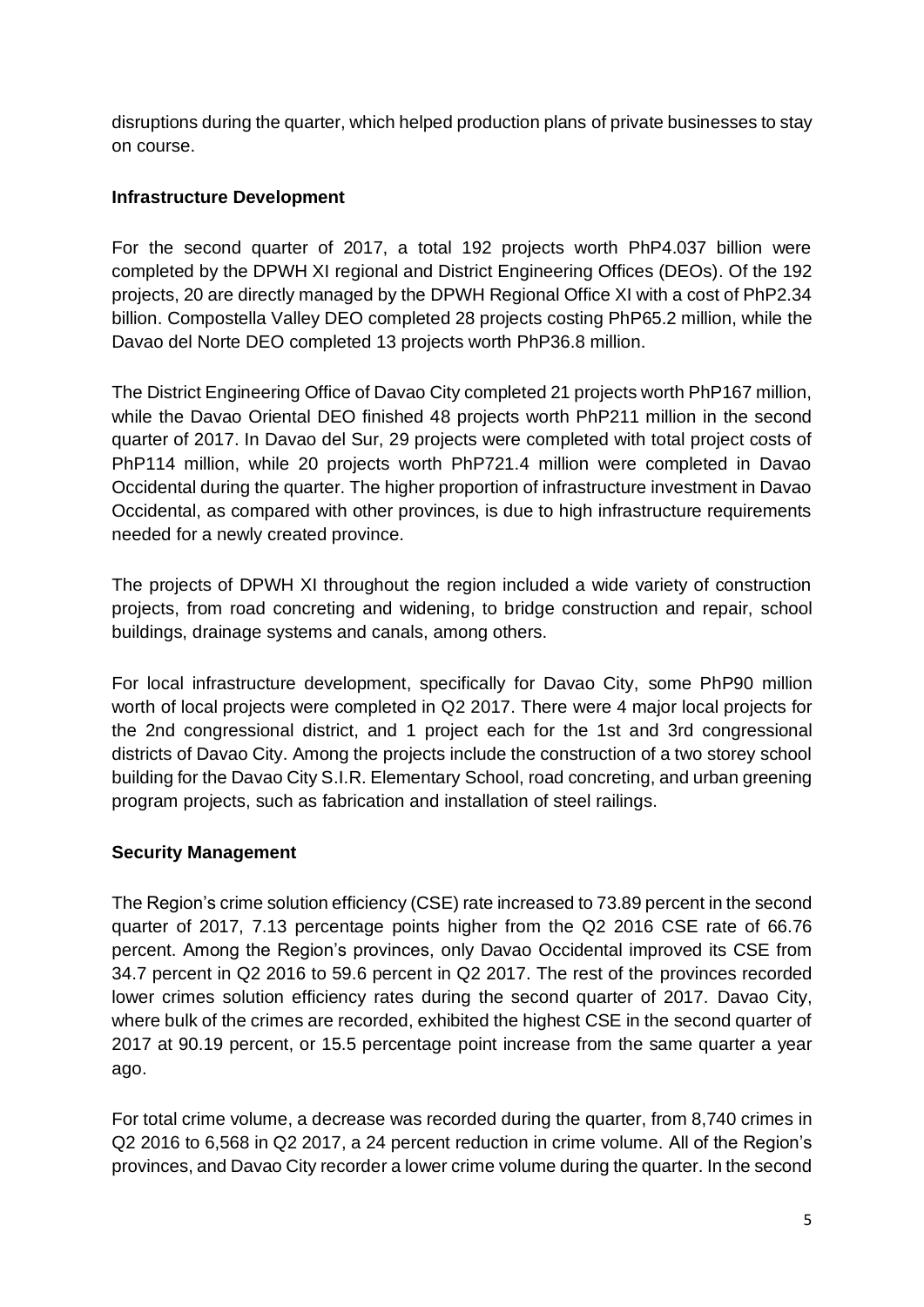quarter of 2017, 601 fewer crimes was recorded in Davao City, 628 fewer crimes in Davao del Sur, 371 fewer crimes in Davao del Norte, 275 fewer crimes in Compostela Valley, 115 fewer crimes in Davao Oriental, and 181 fewer crimes in Davao Occidental.

While total crime volume decreased, there were still major crime incidents that affected the Region during the quarter. These were mostly NPA attacks on large private companies in Davao City, such as the Lapanday Foods Corp, Macondry Plastic Plant, and the Lorenzo Farms. These were categorized as terror acts. Swift police operations were conducted immediately afterwards to ensure safety of civilians, and arrest perpetrators.

The improvement in crime solution efficiency rates, as well as the comprehensive decline in crime volume during the quarter, were attributed to the following: increased dispatch of mobile patrols in crime prone areas, increased police visibility in public spaces where pedestrian traffic is frequently heavy, intensified campaign against illegal drugs, and effective policy interventions and information dissemination by the Police Community Relations.

# **Development Outlook**

Government infrastructure spending is expected to sustain an upward trajectory in the third quarter of 2017, similar with the rest of the country. A total of 136 infrastructure projects by DPWH XI with an estimated of cost of PhP 6 billion are targeted for completion in the third quarter. For Davao City, several investments worth PhP471 million are expected to take off in the following quarter, including hotel expansions, a subdivision project, and an agricultural feeds plant. Further investments in real estate, manufacturing, and other industrial sectors, as well as in services, are also foreseen register gains in the following quarters, especially with the issuance of Executive Order 22, series of 2017, which extends the provision of incentives on capital equipment. Specifically, EO 22 exempts business enterprises from paying duties on imported capital equipment. This shall effectively lower importation and business costs of private companies in the Region and spur investments on priority investment sectors such as agro-processing, logistics, energy, healthcare services, mass housing, and climate change-related projects, among others.

The NEDA Board approval of the Mindanao Railway Project Phase 1 Tagum-Davao-Segment also buoyed business confidence and increased the investment potential of Davao Region. The cost of the Phase 1 project is PhP35.9 billion and will be implemented by the Department of Transportation with completion targeted in 2022. The railway will have three stations in Davao City and five other stations to be located in Tagum, Carmen, Panabo, Sta. Cruz and Digos City. The railway project seeks to facilitate greater connectivity and boost tourism, trade, and overall economic dynamism in Davao Region.

Another development on trade was the much-anticipated launch of the Davao-General Santos-Bitung shipping route in April 2017, wherein President Rodrigo Dutere and Indonesian President Joko Widodo led the unveiling of the new roll-on roll-off trade route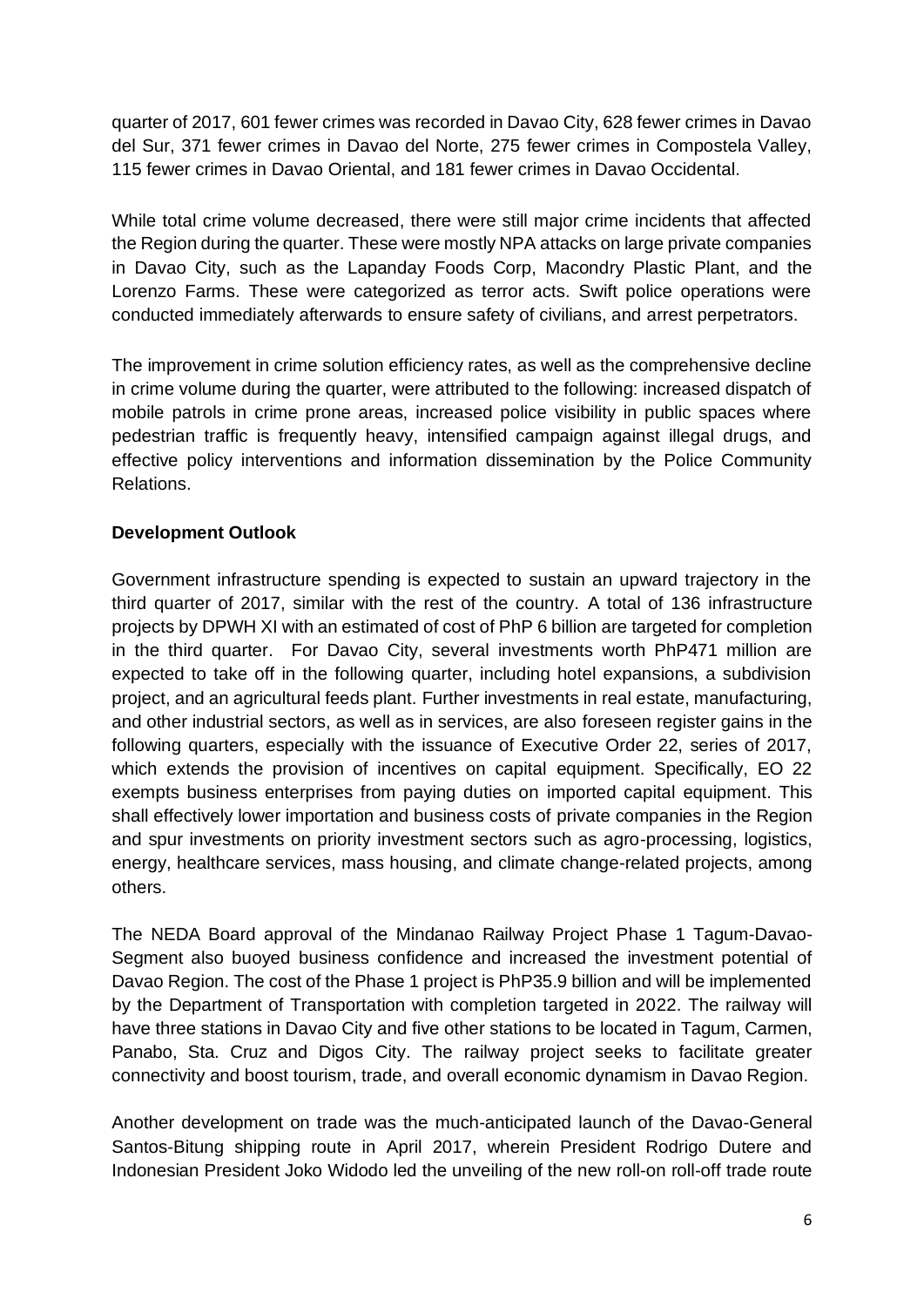as a milestone achievement in the historic trade relations between the Philippine and Indonesia. The new shipping route is expected to increase trade exchanges in consumer goods and raw materials between the two countries, wherein more Indonesian products will be sold in Philippine supermarkets and vice versa. Moreover, the increased trade through this route is also seen to boost job generation, expand business opportunities, especially for small and medium enterprises in Davao Region, and lower trade costs between the two countries.

For services, ICT and business process outsourcing is forecast to strengthen in 2017 as a new cyberpark is targeted to be opened in the third quarter of 2017. Robinsons Land Inc. will be opening 1.2-hectare cyberpark, which will feature several buildings that will cater to tenants in the ICT and BPO industries, and even financial services. The expansion of Robinson's properties in Davao City is a response to the aggressive demand of ITbased companies for prime real estate in commercial areas in Davao City.

For agriculture, particularly banana, export production capability may dampen in the third quarter of 2017 onwards, due to the massive losses of Lapanday Foods Corp. (LFC), which is a significant player in the banana industry. LFC suffered an estimated PhP2 billion in losses from the NPA-perpetrated attacks on its boxes and plastics factories. Banana exporters may face shortage of materials for their exports products. On a related matter, the Tagum Agricultural Development Co. (TADECO), a major banana producer and exporter is currently facing a legal dispute, with the possibility of the invalidation of a longstanding agreement with the Bureau of Corrections (BuCor) for the use of the latter's 5,308.36 hectares of land for banana farming at the Davao Penal Colony in Panabo City, Davao del Norte. The possible termination of the lease agreement may have a detrimental effect on banana production in the Region, which could lead to lower export performance of this top export commodity.

However, with the war on terrorism in Marawi City and the declaration of Martial Law, the Region's performance in key economic sectors may dampen, especially in tourism and allied industries. While travel warning advisories excluded Davao City, the effect on tourism may still be felt since Davao city is a major point of entry for tourists throughout Mindanao. As an impact of martial law, lower hotel occupancy rates may be expected in the next two quarters and fewer visitors, especially foreign tourists, is anticipated in the third quarter, even with the Kadayawan festival set to be celebrated. According to the Davao City Investment Promotion Office, investor sentiment is still positive, despite the Marawi crisis and Martial Law, given that no investment commitments were cancelled in the second quarter of 2017, nor was there any reports of any investors backing out in Davao City. With limited trade exchanges between Lanao del Sur and Davao Region, it is anticipated that the negative impact will be limited. Besides, the improved peace and public security in Davao Region and in Mindanao may even increase business confidence. In fact, it has been reported that it is "business as usual" in Davao City and Davao Region.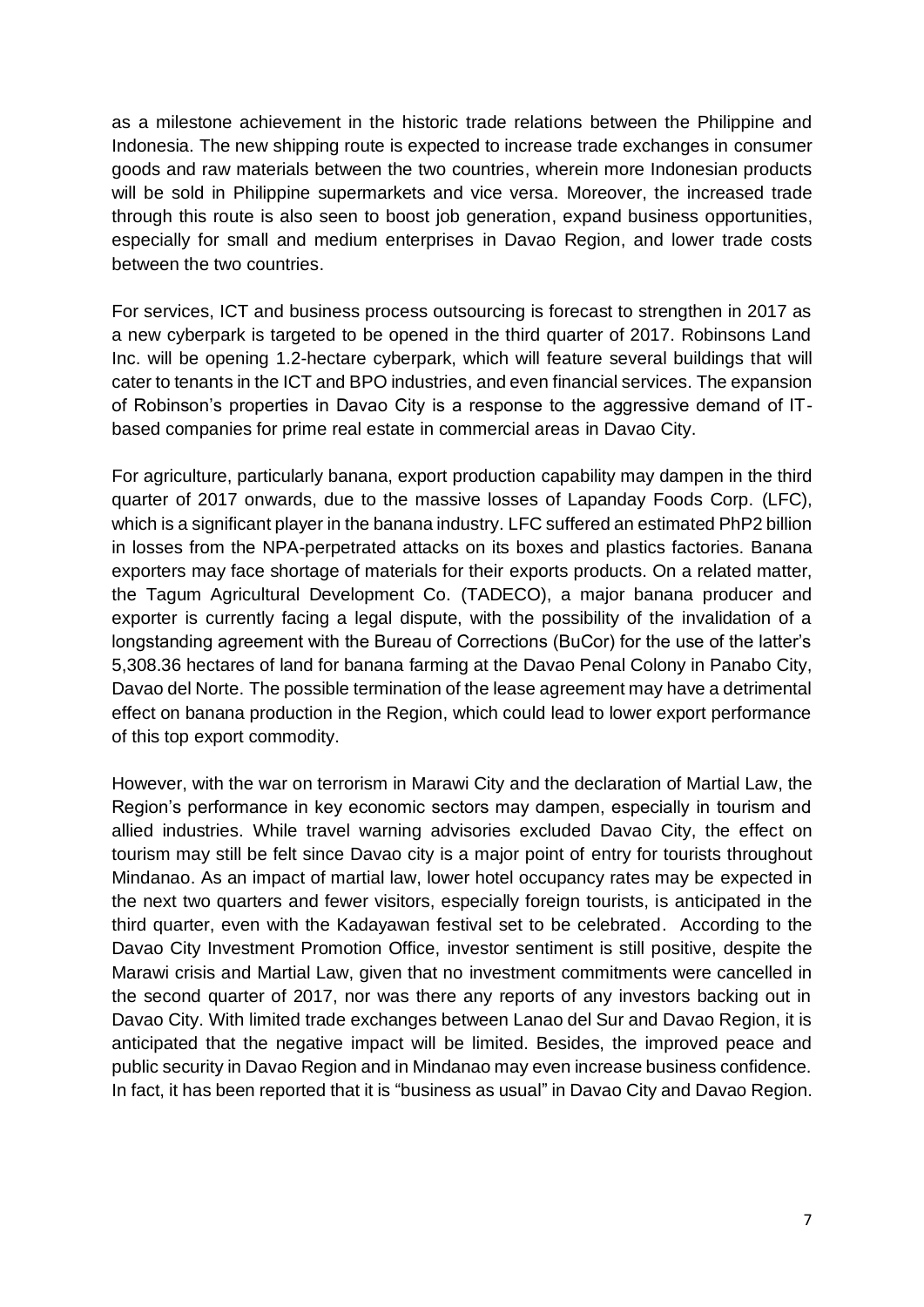#### **SOCIOECONOMIC INDICATORS 2nd Quarter 2017 vis-à-vis 2nd Quarter 2016**

| <b>INDICATOR</b>                                        | 2017<br>Q <sub>2</sub> | 2016<br>Q <sub>2</sub> | Increase/<br>Decrease,<br>$(\%)$                     |
|---------------------------------------------------------|------------------------|------------------------|------------------------------------------------------|
| A. INFLATION RATE (in percent)                          | 2.9                    | 3.2                    | $(0.3$ ppt $)$                                       |
| <b>B. EMPLOYMENT (April 2017 labor force</b><br>survey) |                        |                        | in<br>percentage<br>points,<br>except labor<br>force |
| 1. Employment Rate (%)                                  | 95.1%                  | 94.7%                  | 0.4 ppts                                             |
| 2. Unemployment Rate (%)                                | 4.9%                   | 5.3%                   | $(0.4$ ppts $)$                                      |
| 3. Underemployment Rate (%)                             | 17.3%                  | 16.6%                  | $0.7$ ppts)                                          |
| 4. Labor force                                          | 2,197,000              | 2,071,000              | 6%                                                   |
| C. NEW INVESTMENTS (in Php)                             |                        |                        |                                                      |
| 1. BOI-Registered Project Cost                          | 1,377,470,000          | 5,896,566,000          | (76.6%)                                              |
| 2. Value of Private Bldg. Construction                  | 4,851,501,000          | 3,761,315,000          | 28%                                                  |
| 2.1 Residential                                         | 1,560,863,000          | 1,791,753,000          | (12%)                                                |
| 2.2 Non-Residential (commercial and<br>industrial)      | 2,937,951,000          | 1,702,827,000          | 72.5%                                                |
| 2.3 Others (additions, alterations, repairs)            | 352,687,000            | 266,736,000            | 32.2%                                                |
| <b>E. TOURISM</b>                                       |                        |                        |                                                      |
| 1. Domestic Travelers                                   | 543,692                | 785,125                | (30.7%)                                              |
| 2. Foreign Travelers                                    | 35,321                 | 40,624                 | (13%)                                                |
| 3. Overseas Filipinos                                   | 12,081                 | 5,877                  | 105%                                                 |
| 4. Total Number of Tourist Arrivals                     | 591,094                | 831,626                | 28.9%                                                |
| 5. Value of Tourist Arrivals (in Php)                   | 5,319,846,000          | 7,484,634,000          | 28.9%                                                |
| <b>PRODUCTION (in MT)</b><br>F.                         |                        |                        |                                                      |
| Palay<br>1.                                             | 74,890                 | 64,346                 | (23.4%)                                              |
| Corn<br>2.                                              | 23,907                 | 36,819                 | (13.7%)                                              |
| Banana<br>3.                                            | 917,230                | 906,293                | 1.21%                                                |
| Mango<br>4.                                             | 42,030                 | 42,428                 | (0.94%)                                              |
| Pineapple<br>5.                                         | 11,256                 | 11,803                 | (4.64%)                                              |